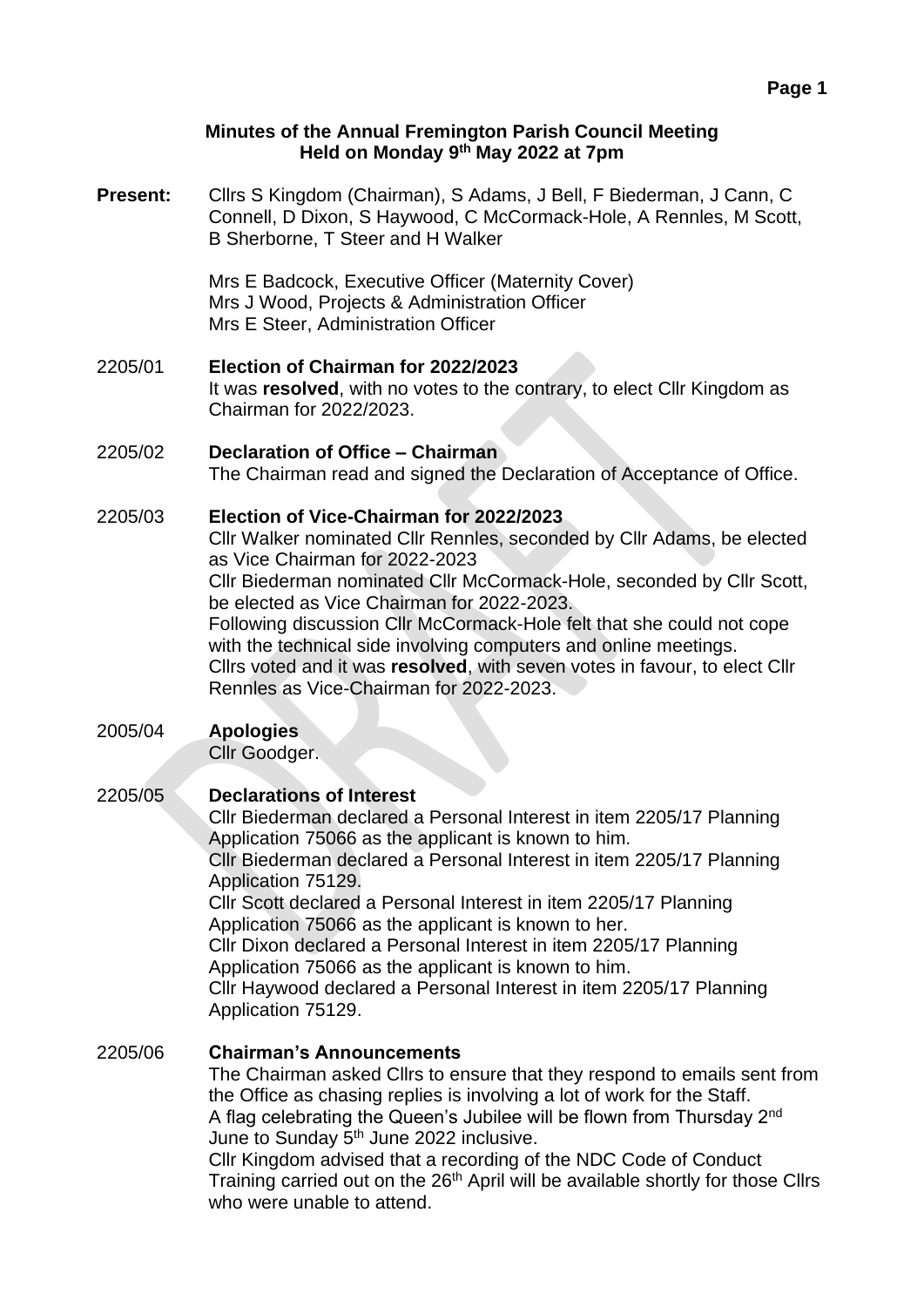#### 2205/07 **Public Participation Period** None.

### 2205/08 **County and District Councillors' Reports**

**Cllr Walker/Cllr Cann** reported that there will be no grass cutting undertaken by NDC for 'No Mow May' when all green spaces will be left to grow as part of a charity campaign supporting wildlife.

Refuse collections will change over the Jubilee period and revised collection dates are available on the NDC website. Cllr Cann met with NDC Officers at Babbages Play Area to discuss fencing off play equipment. She advised that picnic tables will be sited and there will be a dog walking area.

Cllr Walker advised that there is a worrying increase in anti-social behaviour in Bickington/Roundswell. A fence near the underpass has been broken down and girls are being approached and inappropriate references being made. She felt that it could be that this anti-social behaviour may be linked to that occurring in town. 101 should be contacted or emailed to report any such behaviour.

**Cllr Biederman** has been requested by District Cllr Mackie to mention the 'No Mow May' month relating to grass cutting in the parish.

He has been contacted by St Peter's Church regarding an invitation to attend a service on Sunday 5<sup>th</sup> June 2022 at 11.00am to celebrate the Queen's Jubilee. He will forward the details to the Office to be emailed to Cllrs. Anyone interested should contact the Office in order that numbers can be passed to the Church and seats reserved.

Line marking at Fremington Quay is being carried out shortly.

He attended the Yelland Quay enquiry two weeks ago together with Cllr Bell and District Cllr Mackie and thanked all who came along. He advised that hopefully subject to conditions to be met by the applicant, the enquiry should be available by at least the 20<sup>th</sup> May 2022 or possibly early June. The area around the newly opened Aldi and other stores at Roundswell is becoming much busier with the crossing on the Old Bideford Road from that area to the houses opposite being unsafe. He has taken this matter to a HATOC meeting and also requested that a letter be sent to DCC regarding the provision of at least warning signs and/or a crossing.

## 2205/09 **Police Report**

A Police report had not been received. An email from the Police was distributed to Cllrs at the meeting indicating the pressures the Police were currently under. Cllr Biederman requested that an email be sent to the Police regarding an undertaking that an Officer will attend a Parish Council meeting twice per year.

## 2205/10 **To approve and sign the minutes of Fremington Parish Council meeting held on Monday 4 th April 2022**

It was **resolved**, with no votes to the contrary, to approve and sign the minutes of the meeting held on Monday 4<sup>th</sup> May 2022 as a correct record.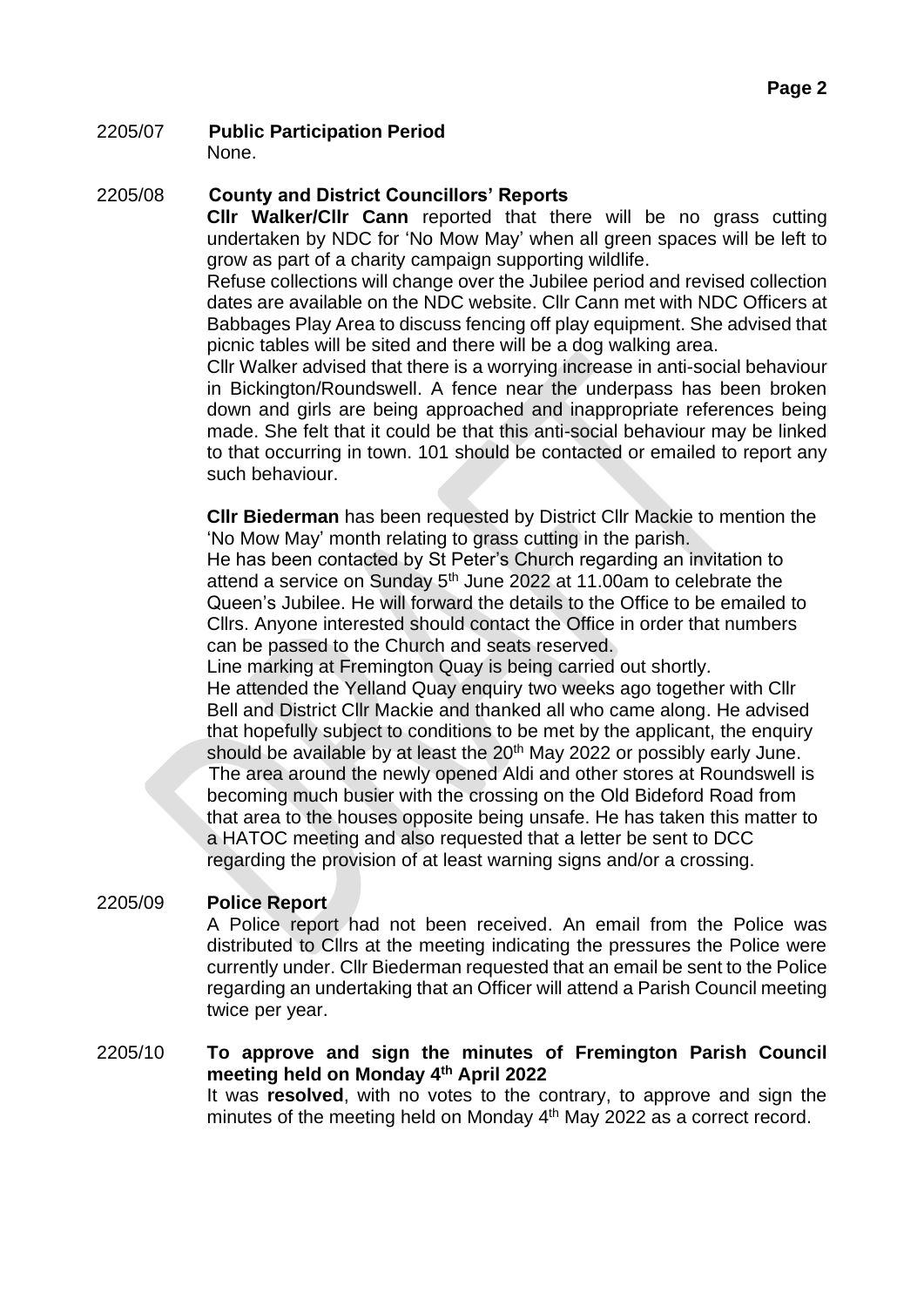### 2205/11 **To receive, and to ratify the decisions therein, the minutes of the following Committee meetings**

- Environment and Community Committee Meeting held on Thursday 31<sup>st</sup> March 2022
- It was **resolved,** with no votes to the contrary, to receive and ratify the decisions therein, the minutes of the Environment and Community Committee meeting held on Thursday 24<sup>th</sup> February 2022.
- Fremington Quay Management Committee Meeting held on Thursday 31st March 2022 It was **resolved**, with no votes to the contrary, to receive and ratify the decisions therein, the minutes of the Fremington Quay Management Committee meeting held on Thursday 31st March 2022
- Parks & Open Spaces Committee Meeting held on Monday 4<sup>th</sup> April 2022 It was **resolved**, with no votes to the contrary, to receive and ratify the decisions therein, the minutes of the Parks & Open Spaces Committee meeting held on Monday 4<sup>th</sup> April 2022
- Finance & Personnel Committee Meeting held on Thursday 21<sup>st</sup> April 2022

It was **resolved,** with no votes to the contrary, to receive and ratify the decisions therein, the minutes of the Finance & Personnel Committee meeting held on Thursday 21st April 2022

- Environment and Community Meeting held on Thursday 28<sup>th</sup> April 2022 It was **resolved**, with no votes to the contrary, to receive and ratify the decisions therein, the minutes of the Environment and Community Committee meeting held on Thursday 28th April 2022
- Tews Lane Committee Meeting held on Thursday 28th April 2022 It was, **resolved**, with no votes to the contrary, to receive and ratify the decisions therein the minutes of the Tews Lane Committee meeting held on Thursday 28th April 2022

## 2205/12 **Annual Report**

The Annual Report was circulated prior to the meeting and included the following reports from outgoing Committee Chairmen:

- a) Chairman's Report
- b) Finance and Personnel
- c) Fremington Quay
- d) Footpaths Committee
- e) Tews Lane Committee
- f) Parks and Playing Fields Committee
- g) Neighbourhood Plan Steering Group
- h) Climate Emergency Working Party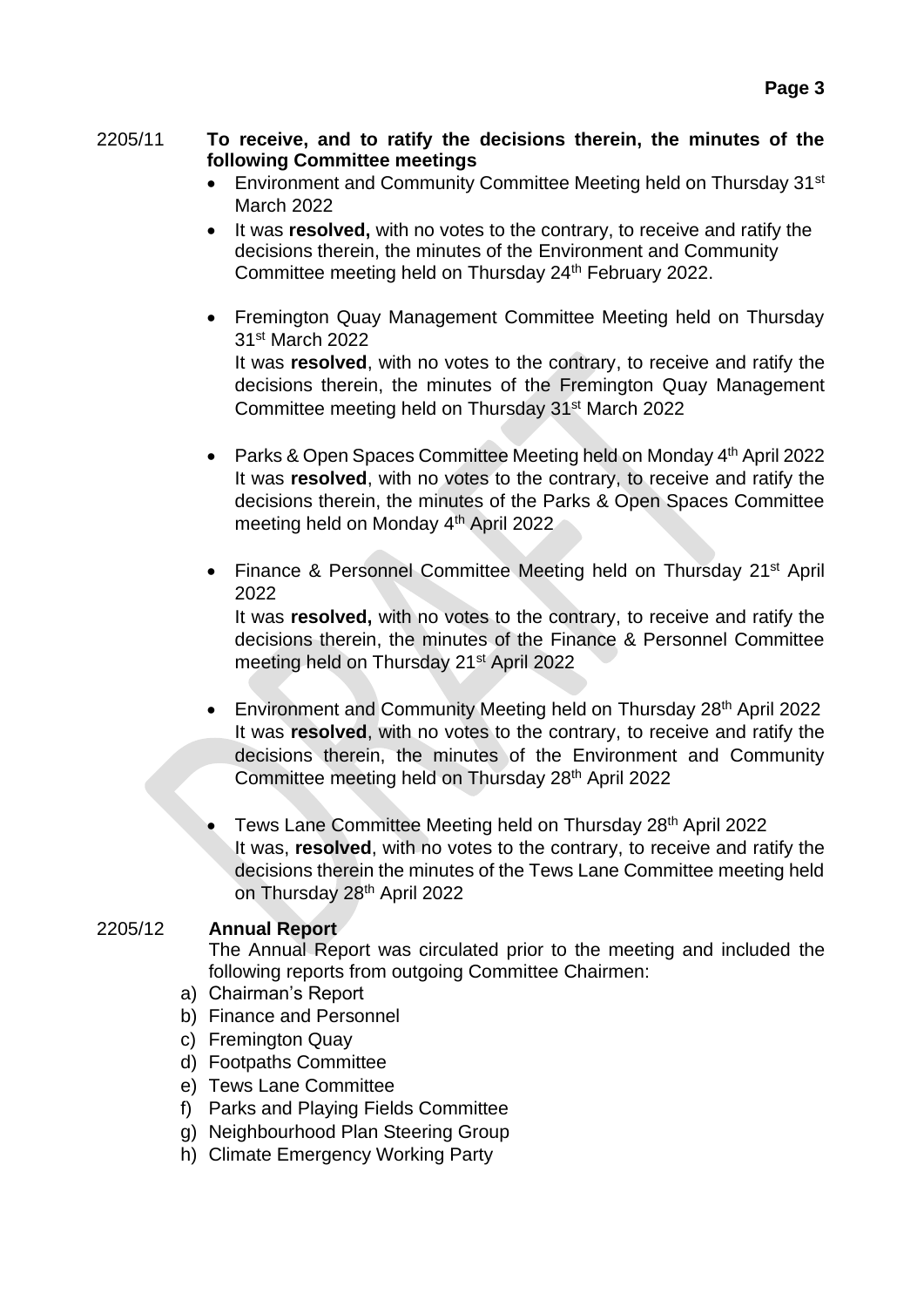Two Chairman reports had not been received in time for the Annual Report to be compiled. It was noted that the Annual Report will be completed as soon as possible and circulated to Cllrs.

### 2205/13 **Revision of Standing Orders**

Cllrs were advised that no amendments are proposed.

### 2205/14 **Revision of Financial Regulations**

Cllrs were advised that no amendments are proposed.

## 2205/15 **Assets and Lease Arrangements**

A copy of the Council's Asset and Lease Arrangements was circulated to Cllrs at the meeting. It was **resolved**, with no votes to the contrary, and one abstention, to note the amendments to the Council's Assets and Lease Arrangements.

#### 2205/16 **Membership of Committees**

a) To appoint seven Councillors to serve on the Environment and Community **Committee** 

It was **resolved**, with no votes to the contrary, to appoint Cllrs Bell, Cann, Dixon, Haywood, Kingdom, McCormack-Hole and Walker to the Environment and Community Committee.

b) To appoint seven Councillors to serve on the Parks and Open Spaces **Committee** 

It was **resolved**, with no votes to the contrary, to appoint Cllrs Adams, Biederman, Connell, Haywood, McCormack-Hole, Rennles and Scott to the Parks and Open Spaces Committee.

- c) To appoint seven Councillors to serve on the Fremington Quay Committee It was **resolved**, with no votes to the contrary, to appoint Cllrs Cann, Dixon, Haywood, Kingdom, McCormack-Hole, Sherborne and Walker to the Fremington Quay Committee.
- d) To appoint five Councillors to serve on the Tews Lane Committee It was **resolved**, with no votes to the contrary, to appoint Cllrs Cann, Kingdom, McCormack-Hole, Sherborne and Walker to the Tews Lane Committee.

# 2205/17 **Parish Council Representatives** To appoint representative to:

- a) Fremington Parish Hall Management Committee (1) It was **resolved**, with no votes to the contrary, to appoint Cllr Dixon.
- b) Tomlin Hall Management Committee (1) It was **resolved**, with no votes to the contrary, to appoint Cllr Steer.
- c) Devon Association of Local Councils (1) It was **resolved**, with no votes to the contrary, to appoint Cllr Walker.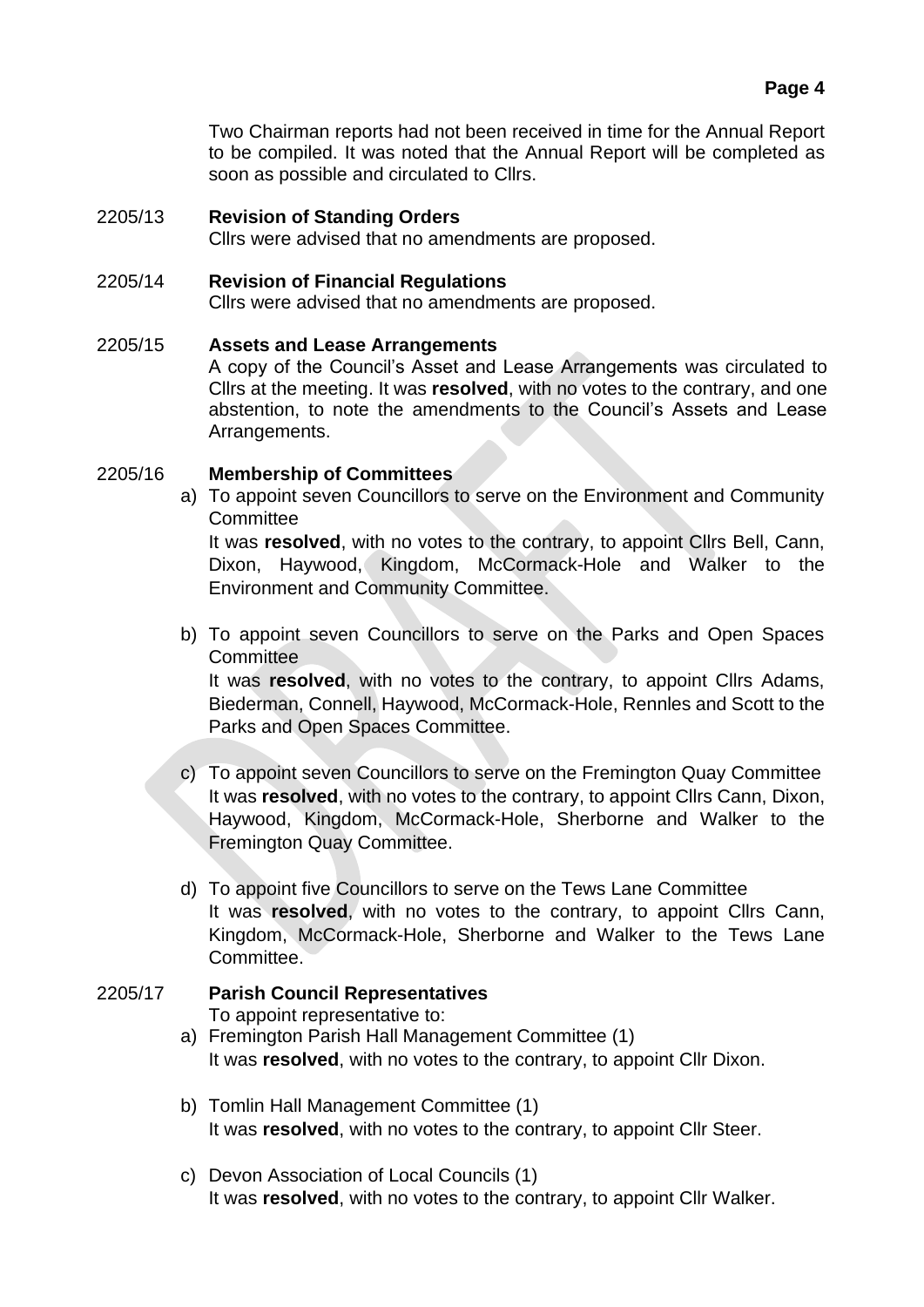- d) Fremington Quay Environment Group (1) It was **resolved**, with no votes to the contrary, to appoint Cllr Walker.
- e) Muddlebridge & Babbages Allotment Association (1) It was **resolved**, with no votes to the contrary, to appoint Cllr Rennles.
- f) Taw & Torridge Estuary Forum (1) It was **resolved**, with no votes to the contrary, to appoint Cllr Bell.
- g) Fremington Local Nature Reserve Management Committee (1) It was **resolved**, with no votes to the contrary, to appoint Cllr Adams.
- h) Tree Wardens for Fremington/Yelland and Bickington/Roundswell (2) It was **resolved**, with no votes to the contrary, to appoint Cllr Bell for Fremington/Yelland and Cllr Rennles for Bickington/Roundswell.
- i) Snow Warden Co-ordinator (1) It was **resolved**, with no votes to the contrary, to appoint Cllr Walker.
- j) Healthwatch Assist Network (1) It was **resolved**, with no votes to the contrary, to appoint Cllr McCormack-Hole.

It was noted that Cllr Steer will continue on the Public Transport Users Group and Cllr Bell on the Plastic Free North Devon Group.

#### 2205/18 **North Devon Council – Planning Applications**

North Devon Council, the determining Authority, has asked for comments from this Parish Council on the following planning applications:

*It was formally noted that participation of the Councillors who are also members of NDC in both the debate and subsequent vote (in respect of any of the above, were preliminary taking account of the information matters) was on the basis that the views expressed made available at the time to the Parish Council. The District Councillors were reserving their final views on the applications until they were in full possession of all the relevant arguments for and against.*

73208 Proposal: Outline application for the erection of 2 dwellings Some matters reserved (appearance, landscaping and scale) (amended plan. Documents and description)

 Location: Former Clay Pits, Tews Lane, Bickington Applicant/Agent: Mr & Mrs Fox

The Parish Council is commenting on this application as an adjoining landholder. The Parish Council is concerned about the impact on the drainage of the sports field which goes across the access road to the site and will be compromised. The proposed access is on a blind bend and the height of the proposed access road will have a negative impact on the amenity of neighbouring property owners. The Parish Council also has concerns about the width of the access road.

Cllr Walker informed the Council that she has called in the application to be dealt with by the Planning Committee.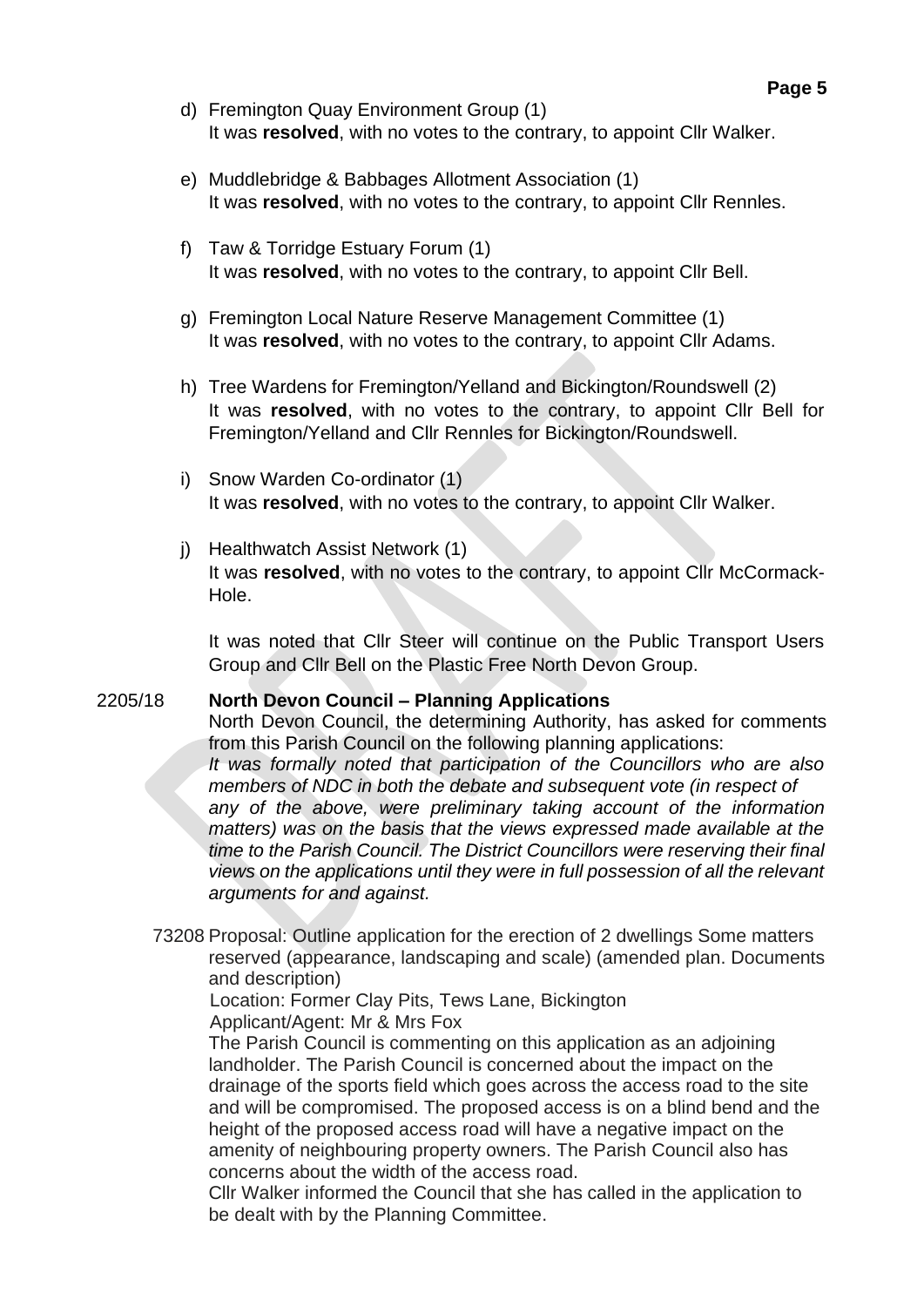74947 Proposal: Conversion of garage to ancillary accommodation Location: Willowgate House, North Lane, Bickington. Applicant/Agent: Mr & Mrs Thayammal It was **resolved,** with one vote to the contrary, to recommend APPROVAL on condition that it is used as ancillary accommodation and not as a separate dwelling and has no adverse impact on the amenity of neighbouring properties.

75047 Proposal: Solar array of 32 panels and associated works Location: Orchard Lodges, Lower Yelland Farm, Yelland Applicant/Agent: Mr Day It was **resolved**, with no votes to the contrary, to recommend APPROVAL subject to the panels having no adverse impact on the wider Taw landscape.

Cllr Biederman left the meeting

75066 Proposal: Single storey rear extension to garage to form office/sewing room

Location: 9 Beech Park, Fremington

Applicant/Agent: Mr E Rogers

It was **resolved**, with no votes to the contrary and one abstention, to recommend APPROVAL subject to no adverse impact on the amenity of neighbouring properties.

Cllr Biederman returned to the meeting.

75112 Proposal: Alterations to dwelling to provide car port, hydrotherapy pool and external boundary treatments

Location: 3 Magdala Road, Bickington

Applicant/Agent: Mr & Mrs Cornell

It was **resolved,** with no votes to the contrary and one abstention, to recommend APPROVAL subject to the use of the dwelling being an ancillary dwelling and not a residential property.

75129 Proposal: Outline application for erection of three dwellings and alteration to existing highway Location: 20 West Yelland, Yelland, Barnstaple Applicant/Agent: Mr & Mrs Clark It was **resolved**, with no votes to the contrary and two abstentions, to recommend REFUSAL due to over-intensification of the site and insufficient access.

75137 Proposal: Creation of x3 dormer windows to dwelling Location: Phyldene, Chestwood Avenue, Sticklepath, Barnstaple Applicant/Agent: Mr Powley & Ms Fairall It was **resolved**, with no votes to the contrary, to recommend APPROVAL subject to no adverse impact on the amenity of neighbouring properties.